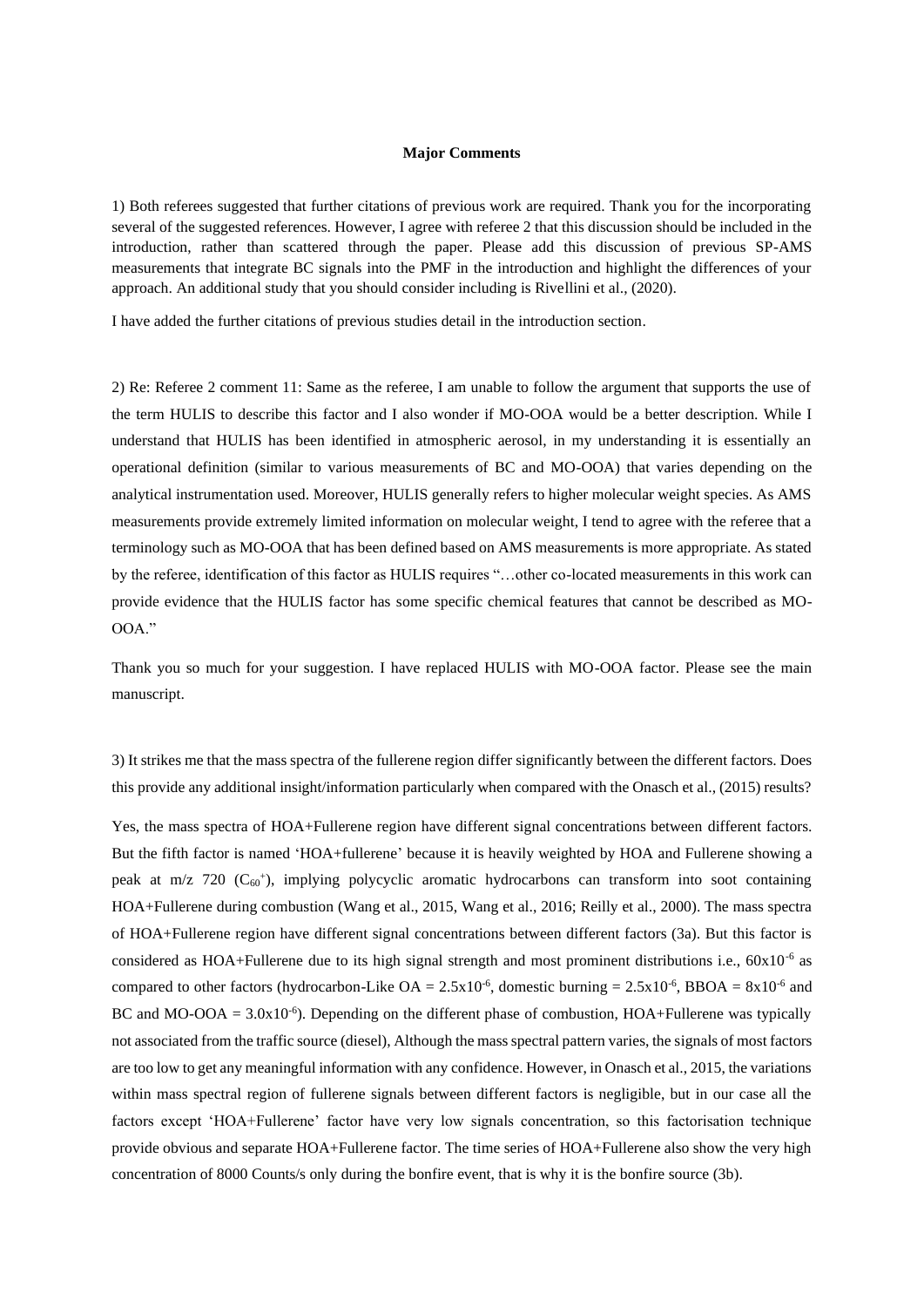4) Re: Referee 1 comment 3: I agree with the referee that further information regarding the impacts of the uncertain RIE is required. How was it determined that the RIE did not affect the PMF analysis? Please describe this in the manuscript.

The RIE, as defined by Allan et al. (2004, doi: 10.1016/j.jaerosci.2004.02.007), is a constant factor applied to the signals as part of the conversion from a signal in the mass spectrometer to an ambient mass concentration. Because this is a purely multiplicative operation, this will affect all data and associated errors equally and therefore the factors derived in the PMF model described by Ulbrich et al. (2009) will simply by multiplied by the exact same amount. So, when PMF factors are derived using data that has not had an RIE applied (and corollary to this, other multiplicative factors such as ionisation efficiency, collection efficiency and inlet flow rate), the relative contributions of the different factors as a function of time will be exactly the same as if data that had had this applied. The only difference is that the absolute units of the factors are as an arbitrary mass spectral response (in s-1) rather than an ambient mass concentration (in  $\mu$ g m-3). The only potential difference is in the relative signal strengths of organic and elemental carbon, which will likely have different RIE values (Onasch et al., 2012). This is explored in more detail in section 4.2 where the relative contributions of the different factors to the HR-SP-AMS signal and the BC mass fraction is explained.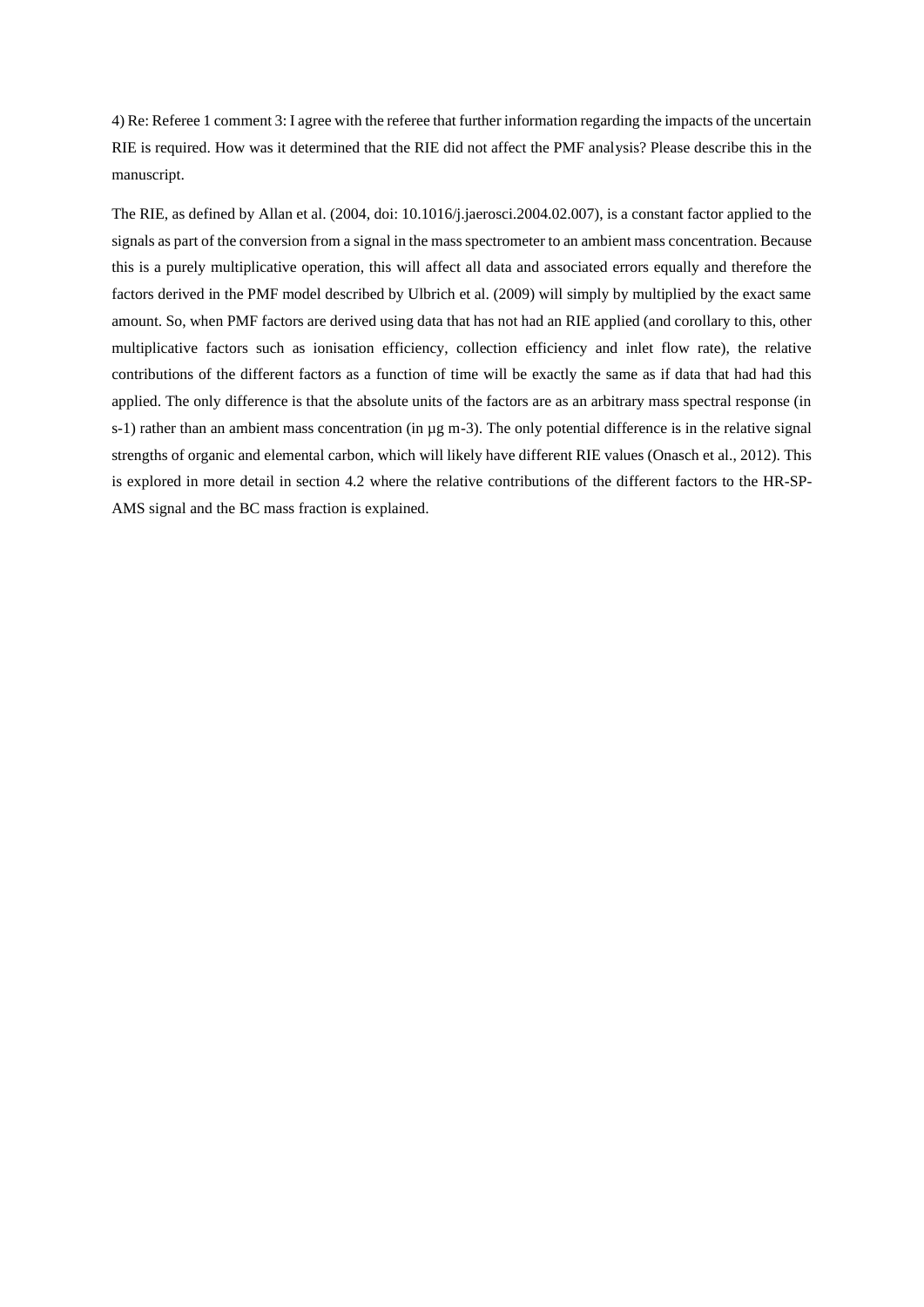## **Minor Comments**

5) Re: Referee 1 comment 4: Please include the time resolution of the measurements (e.g., 10 s, 1 min, etc.). Additionally, from my understanding, the instrument was operated in different configurations (V mode, W mode, extended m/z range V mode as well as with and without the catalytic stripper). It would be useful to explicitly state the time coverage of the measurements (for example every 3rd minute for half hour of every hour).

I have included this in Instrumentation section from lines 311-320.

6) Re: Referee 1 comment 5: Please include this in the main manuscript.

Thank you so much for your comment. The reason for 1000 m/z range of this PMF analysis is that above m/z 1000, the signals were too small.

7) Re: Referee 2 comment 7: Please include the both the mass spectra (Fig. 4) and the concentration time series (Fig. 3) in the same plot. Line 222 states that Fig. 4 shows both of these, however, only the mass spectra are shown.

 $\overline{\text{c}_x}$ 

CН

CHO<sub>1</sub>

**CHN** CHO<sub>1N</sub> **HOgt1N** CS

HO

**HOA+Fullerene** 

CHOgt1

Figures updated as follows:

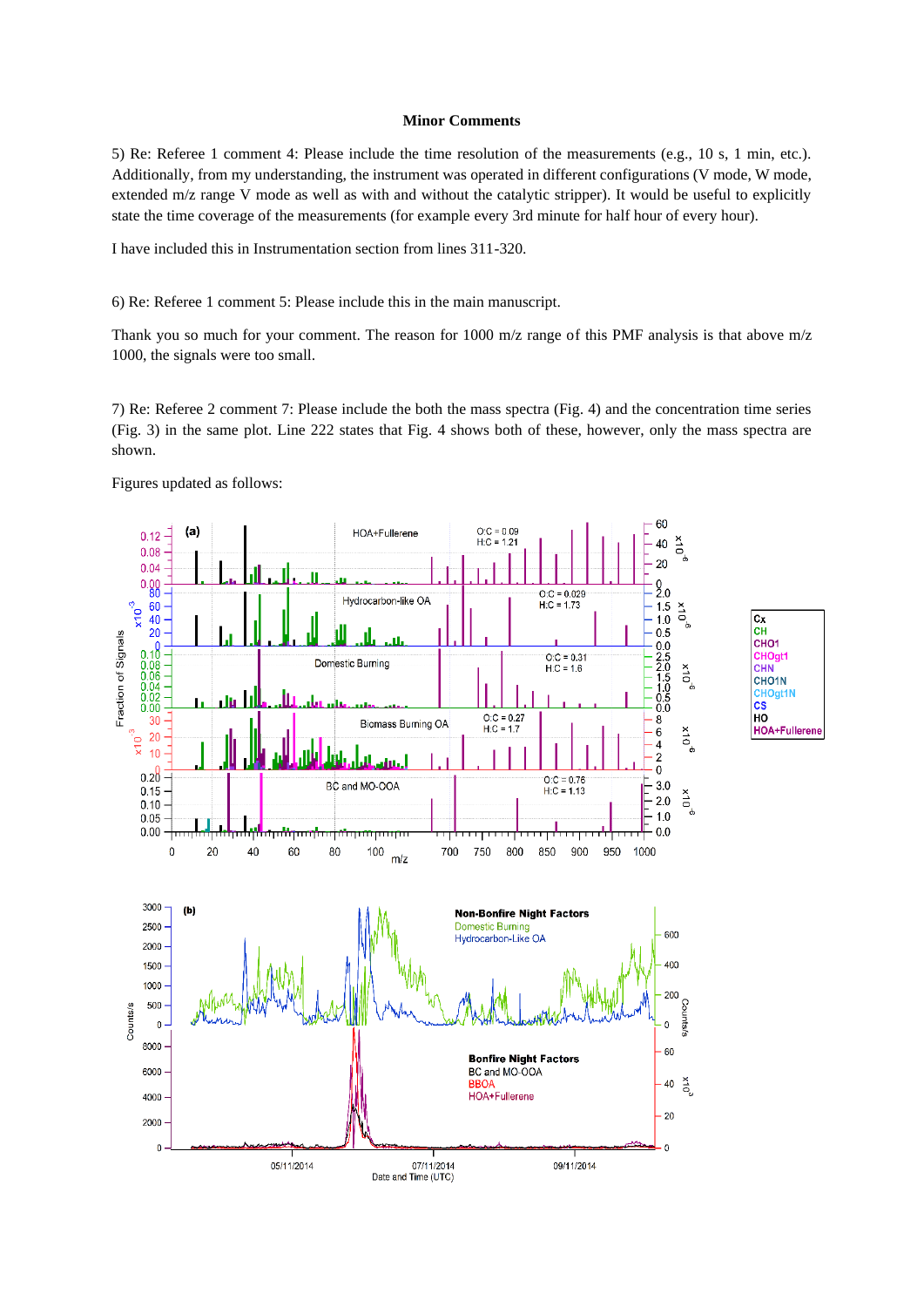Figure 3. PMF solution (a) Five factors source profile (BC and MO-OOA, BBOA, Domestic burning OA, Hydrocarbon-Like OA and HOA+Fullerene) (b). The time series of non-bonfire and bonfire night factors obtained.

8) Re: Referee 2 minor comments: Please define eBCwb, eBCtr when they are first used (line 206).

Applied changes. eBCwb (Black carbon emissions from wood-burning) and eBCtr (eBCtr (Black Carbon emission from traffic).

9) Lines 22-24 "Positive matrix ….able to do." This sentence is very difficult to read. Please rewrite to improve clarity.

Positive matrix factorisation was applied to positively discriminate between different wood-burning and bonfire sources for the first time, which no existing black carbon source apportionment technique is currently able to do.

10) Lines 66- 69: "In this study … metal nanoparticles." This should be in the experimental section, not the introduction.

Done added in experimental section.

11) Sects 2.1 and 2.2: I suggest renaming to better reflect the contents of the section. 2.1 is focused on both the site and the supporting measurements, while 2.2 is only focused on the SP-AMS rather than on all the instruments.

Renamed.

12) Sect 2.2: The text of this section needs to be revised to more clearly describe the instrument as there are several confusing/incorrect statements. For instance (not the only case), line 118 "…the new vaporiser is designed, to detect the vaporized species through electron ionization for the generation of the chemical ion…" is problematic as it implies that the vaporizer detects the species and the term chemical ion is poorly defined.

Revised.

13) Line 131: I don't understand why the term isotopes is in parentheses or why it is included in this section. Please explain or revise. The fragments should be identified as ions.

Revised and corrected.

14) Line 140: All the signal is integrated in UMR, not "can." Also "robust" in what way"

Corrected.

15) Lines 151-153: Please spend a few sentences describing the Corbin et al approach and how this approach is different. The short comment by Corbin may be of help here.

Revised text as follows:

As with all PMF analysis, error estimates have to be provided but because of the lower signals and the combination of different data retrieval method used for the fullerene signals (UMR rather than HR), greater emphasis had to be placed on these signals. Corbin et al. (2015) presented a very detailed error model for HR data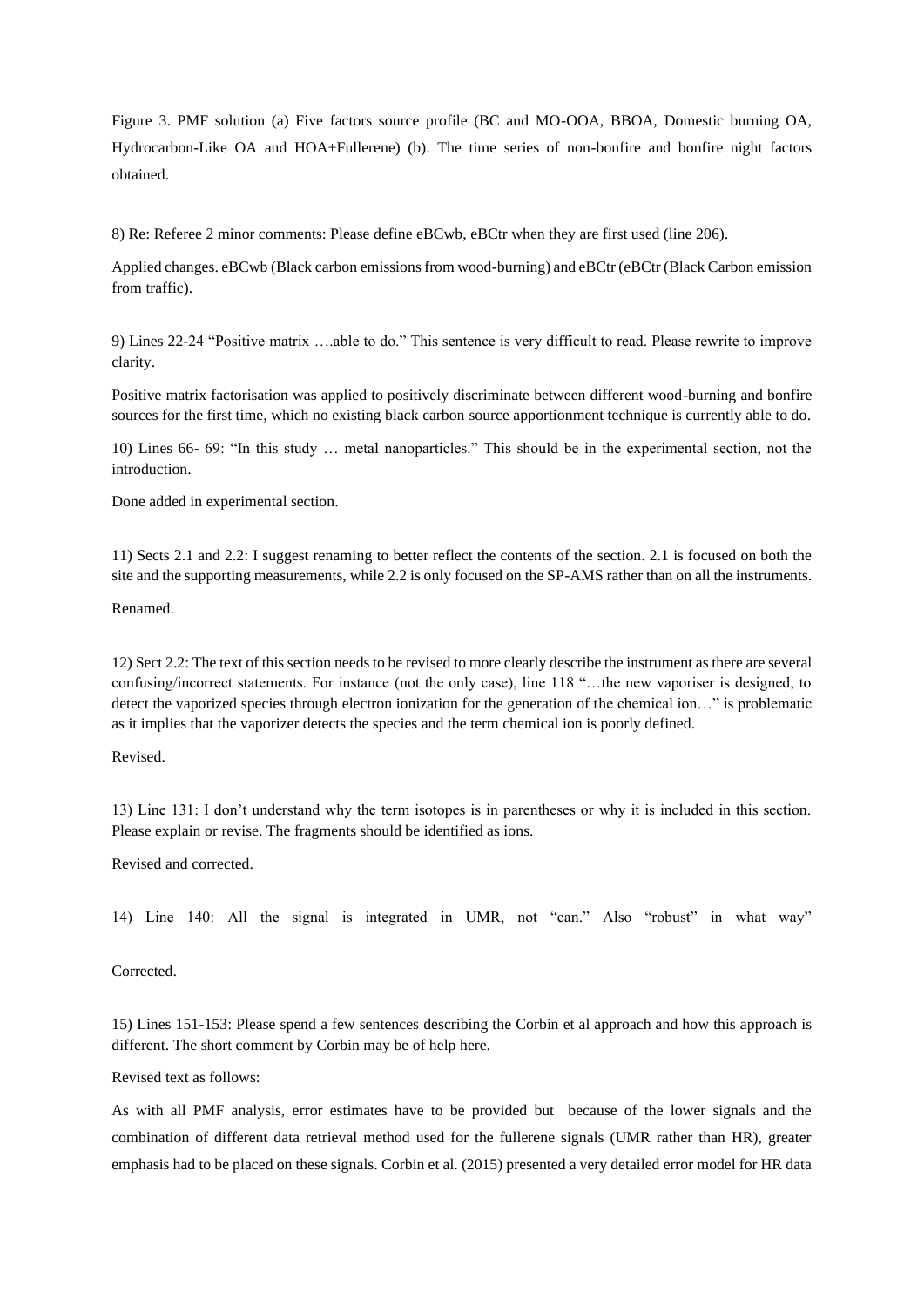employing a Monte Carlo method to explore multiple sources of error. But because UMR was used in this instance, we were unable to apply this method, so we took an empirical approach. This was done by applying an additional 'model error' to the error matrix, i.e., an error term proportional to the signal intensity in addition to its square root, as per the standard AMS error model (Ulbrich et al., 2009; Comero et al, 2009). The model error value was increased from 0 to 0.10 to down weight the larger signals and place more of an emphasis on the fullerene signals. According to Corbin et al., 2015, the peak width 'w' is predicted during the peak fit integration from an empirical fit to the data. This 'w' prediction has a linked proportional uncertainty  $\sigma w = w$ . In that data set,  $\sigma w = w$  was 2.5%, which was independently treated as 2 or 3% uncertainty in the isolated peaks heights, so these two can be combined in quadrature. And for the isolated peaks the value for the total percentage uncertainty is about 5% which is conceptually equivalent to 0.05 model error. This is comparable to the 0.1 model error u  $\sigma w = w$  sed here. Along with placing greater emphasis on the smaller fullerene signals, the application of this model error also increased the number of "weak" variables, defined as having SNR below 2 (Paatero and Hopke, 2003; Ulbrich et al., 2009), which were down weighted by a factor of two. No variables were "bad" in the sense of having SNR < 0.2 (Paatero and Hopke, 2003).

16) Line 156: Please describe more completely how this reflects that the "data and uncertainties have a lognormal distribution." I did not find this information in the supplement.

Revised text in the main manuscript;

17) Figure 1: Why is Sr included in this time-series? It is not referenced in the text.

I have added the details about Sr peak in the text.

"During the periodic stagnation weather phenomenon, the very high concentrations of BC and Sr was also observed with the signal of 3400 s-1 and 53 s-1 respectively, during the bonfire event at 10:20 pm and 9:50 pm, as compared to (BC concentrations of 100 s-1 – 500 s-1 before Bonfire and 250 s-1 - 300 s-1 after bonfire night) and (Sr concentrations of 5 s-1 and 1 s-1 before and after bonfire night)".

18) Line 199: From the figure (2b) it appears that rBC starts increasing first. Do you mean to say that the peak signals are at different times? Please clarify.

The peak signals for rBC and organic aerosols were at different times such as the concentrations of rBC started increasing first at 07:54 pm followed by organic aerosol concentrations increasing at 8:30 pm to 9:00 pm (highest).

19) Figure 2: Please standardize the x-axes on the panels to the same range and format (date or date +time). Figure 2b: Please use standard AMS colors and remove the negative charge from the legends.

Done.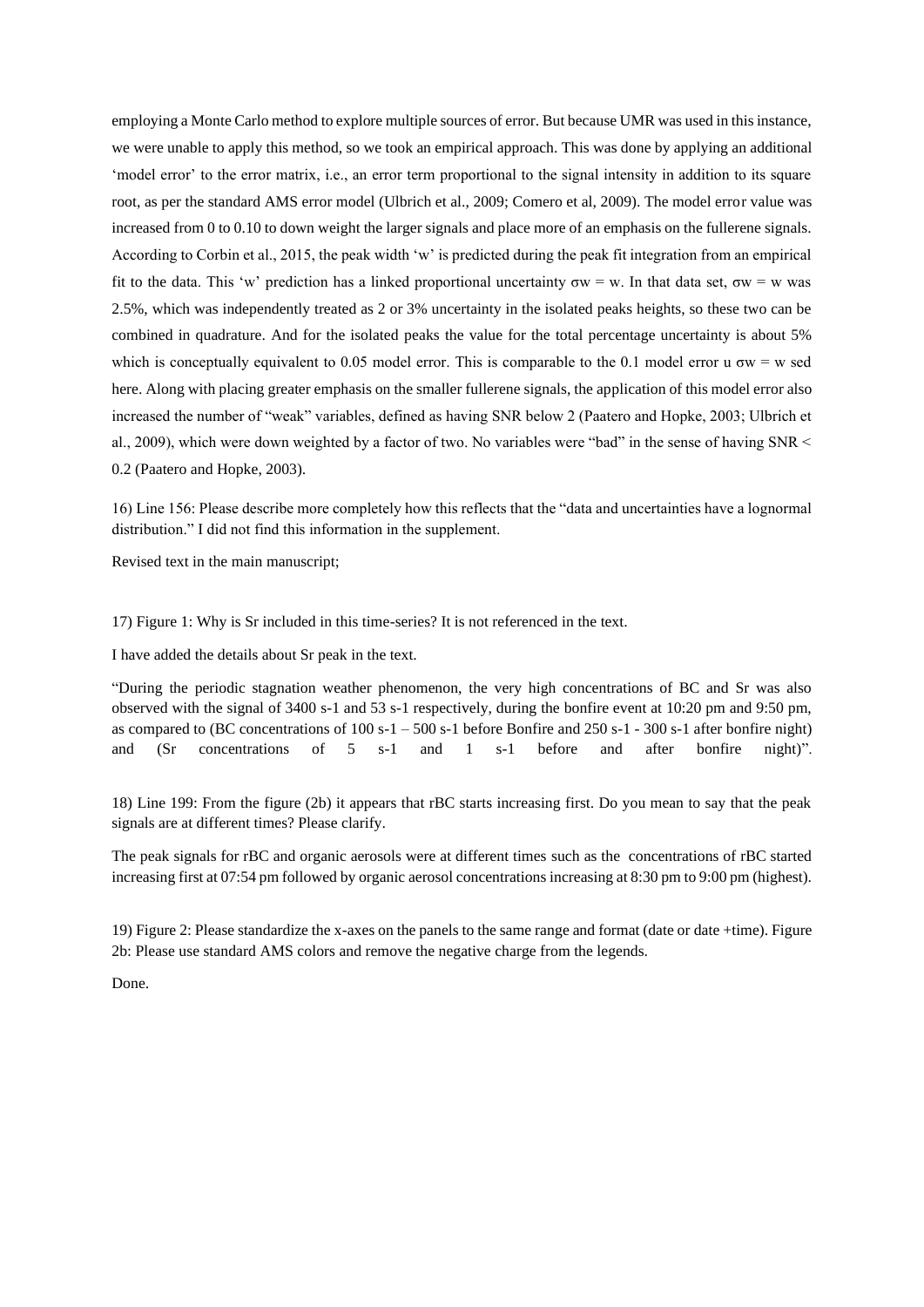

20) Line 226: Please describe what you mean by "mixing" so readers who are not familiar with PMF analysis more clearly understand the results.

In that case, only two unambiguously bonfire night sources of BC were identified, with a degree of 'mixing' between the bonfire night factor and traffic noted in the HOA factor, which means the factors share similar common features in their time series or profiles.

21) For the PMF results without fullerenes included, were the same optimization steps taken as for the PMF performed on the data with the fullerenes (lines 232-236)? Was a 6 factor solution explored and did that improve the results?

Firstly, the factorisation was performed without the inclusion of fullerene signals in the data matrix by choosing the f-peak between -2.0 and +2.0 with fpeak interval of 0.2 and model error of 0.10.

Yes, the six-factor solution was also explored and explained in supplementary materials. The 6-factor solution has two 'split' factors representing the same emissions. These are factor 2 and factor 4 in figure S7b and represent domestic wood burning sources because their peaks were evident before and after the bonfire night event (fig. S7a, S7b).

22) Figure 4: Please fix the y-axes so that the tick marks do not overlap and that the values can be clearly read. Please increase the resolution of the legend and replace "gt1" with ">1." Please color HO and Cx differently. In the legend, point out that the magnitude of the fullerene signal varies widely between the factors.

Done. Please see below;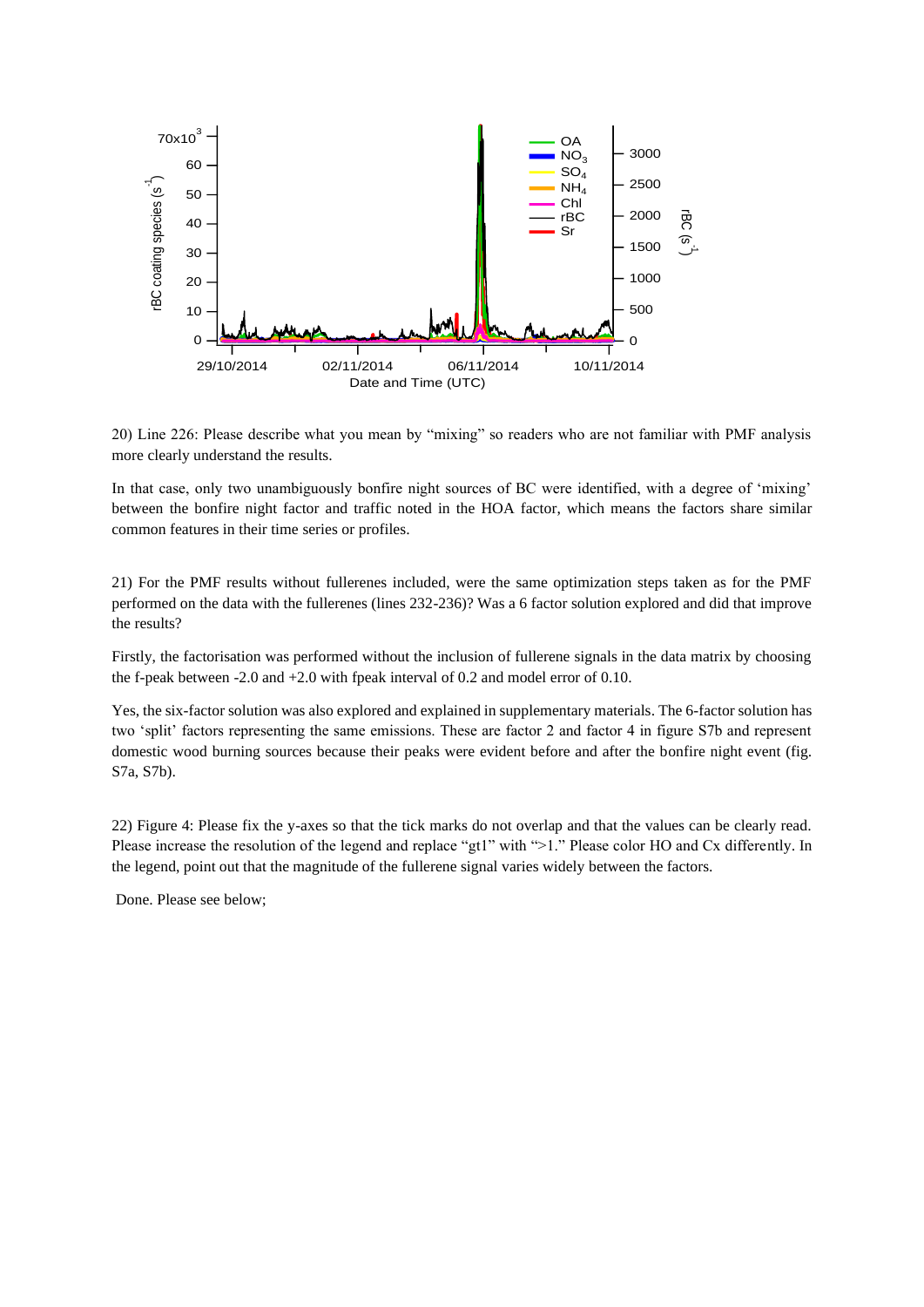

23) Line 345: I think you mean Figure 6 here, not 7.

Corrected.

24) Line 381-382: This sentence confuses me as it seems to imply that this work and Reyes et al suggest that fireworks are a source of soot. Perhaps you mean "consistent with the results reported here and in Reyes at all that fireworks are not soot sources."

Corrected, please see below:

The firework tracer Sr has shown some correlation with pPON and BBOA, but their peaks occurred at slightly different times. So, in spite, of the high correlation, this implies that they are not identical, and 'Sr' is behaving as a separate factor when subject to PMF analysis. It could be that if the firework display occurred at the beginning of the bonfire event their emissions maybe coincident with the pyrolysis emissions on bonfire begin to be lit, as distinct from the smouldering emissions later (Haslett et al., 2017). But without specific knowledge of the timings of the events that contribute to these emissions, it is difficult to reach firm conclusions. This, coupled with the fact that Sr could not be associated with any of the factors in this study, would be consistent with Reyes et al. (2018) in concluding that fireworks are not a significant source of the material observed.

25) Sect. 4.2: I think your figure numbering in the text versus the figures themselves is off. Figure 8 in the text seems to be what is actually labeled figure 7 and likewise for 8/9.

Corrected.